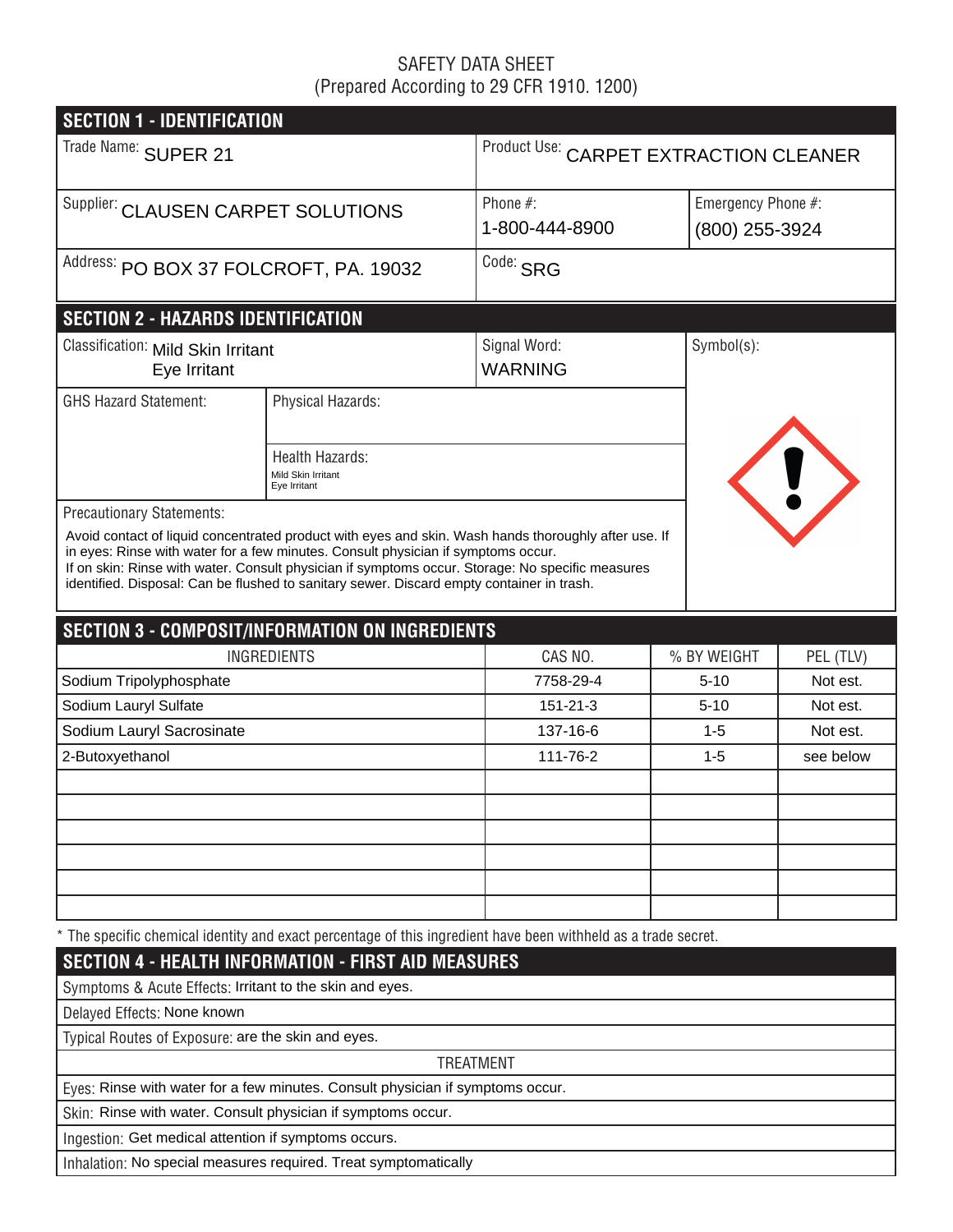## SECTION 5 - FIRE-FIGHTING MEASURES

Flash Point: none to boiling **Notable 2018** Lower Explosive Limit: Not available Not available Not available

Extinguishing Techniques: In case of fire, use appropriate extinguishing agent for surrounding fires. CO2, dry chemical, foam, water spray.

Equipment: Do not enter confined fire-spaces without protective clothing and self-contained air supply.

Chemical Hazards from Fire: May emit hazardous fumes under fire conditions.

Precautions for Fire Fighters: None known.

## SECTION 6 - ACCIDENTAL RELEASE MEASURES

Steps to be Taken: Use personal protective equipment as required. Avoid contact of large amounts of spilled material and runoff with soil and surface waterways.

Cleanup Procedures: Use a water rinse for final clean-up.

# SECTION 7 - HANDLING AND STORAGE

Precautions to be Take In Beadholis to be Take Wash thoroughly after handling. Keep out of reach of children.

Incompatibility: Strong Oxidizers

| SECTION 8 - EXPOSURE CONTROLS/PERSONAL PROTECTION |                       |                                            |                               |  |  |  |
|---------------------------------------------------|-----------------------|--------------------------------------------|-------------------------------|--|--|--|
| INGREDIENTS:                                      |                       | <b>EXPOSURE LIMITS</b>                     |                               |  |  |  |
|                                                   |                       |                                            |                               |  |  |  |
| 2-Butoxyethanol 111-76-2                          |                       | 50 ppm(skin)TWA (OSHA);20 ppm(skin)(ACGIH) |                               |  |  |  |
|                                                   |                       |                                            |                               |  |  |  |
|                                                   |                       |                                            |                               |  |  |  |
|                                                   |                       |                                            |                               |  |  |  |
|                                                   |                       |                                            |                               |  |  |  |
| Eye Protection: $ v $                             | Protective Gloves:  ✔ | Respiratory Protection:                    |                               |  |  |  |
| <b>Ventilation Requirements</b>                   | Local Exaust:         | Mechanical: $\triangleright$               | Room Ventilation is Adequate: |  |  |  |

| <b>SECTION 9 - PHYSICAL AND CHEMICAL PROPERTIES</b>                                                              |                                        |                                                             |                                                       |  |  |  |
|------------------------------------------------------------------------------------------------------------------|----------------------------------------|-------------------------------------------------------------|-------------------------------------------------------|--|--|--|
| Appearance & Odor: Clear Liquid Characteristic Odor                                                              |                                        | Flammable Limits: Upper: Not available Lower: Not available |                                                       |  |  |  |
| Boiling Point (°F): Near 212                                                                                     | Specific Gravity (H20) (±0.005): 1.061 |                                                             | pH $(\pm 0.5)$ 8                                      |  |  |  |
| Vapor Pressure (mm Hg) Unknown<br>Vapor Density (Air=1) Unknown                                                  |                                        |                                                             |                                                       |  |  |  |
| $ v $ Complete<br>Solubility in Water:                                                                           | Insoluble                              | Emulsifiable (or Dispersible)                               | Slightly (or Partial)                                 |  |  |  |
| Evaporation Rate (vs H2O)                                                                                        | Faster                                 | About the Same<br>Slower                                    |                                                       |  |  |  |
| Flash Point (T.C.C.): none to boiling <sup>O</sup> F                                                             | Odor Threshold: Not available          | Melting point/frozen point: Not available                   | Partition Coefficient: n-octanol/water: Not available |  |  |  |
| Viscosity: Not available<br>Auto-Ignition Temperature: Not available<br>Decomposition Temperature: Not available |                                        |                                                             |                                                       |  |  |  |

| <b>SECTION 10 - STABILITY AND REACTIVITY</b>                                      |                             |  |  |  |
|-----------------------------------------------------------------------------------|-----------------------------|--|--|--|
| Stability: Stable                                                                 | Incompatibility: None known |  |  |  |
| Hazardous Decomposition Products: May emit hazardous fumes under fire conditions. |                             |  |  |  |